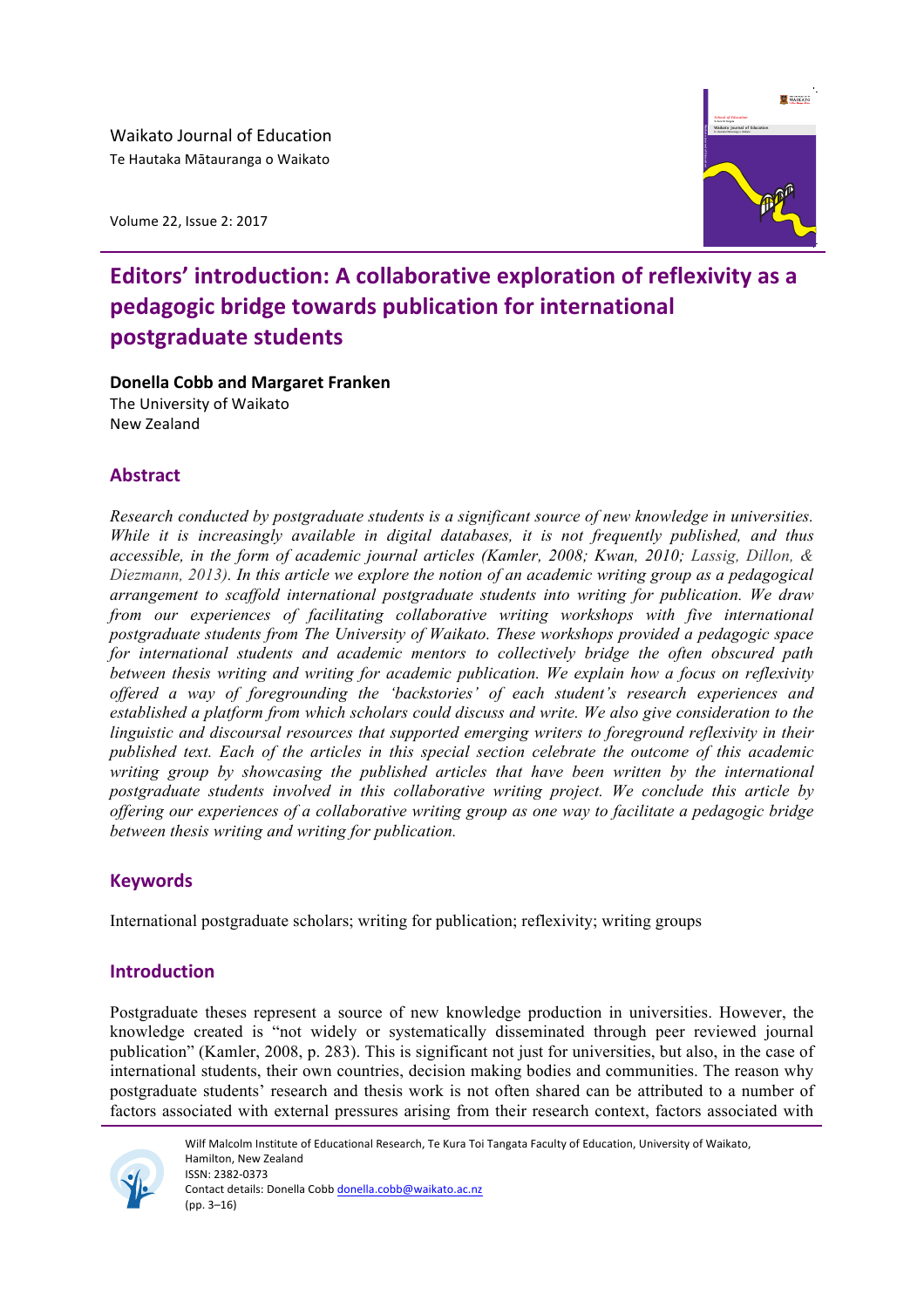### *4 Donella Cobb and Margaret Franken*

students themselves and with the level of support they get for publishing (Kamler, 2008; Kwan, 2010). In the research context, students may experience the pressure to publish as a competing demand with their thesis writing (Kwan, 2010). This may be particularly so for international scholarship students who have strict deadlines for completion and return to their countries.

Writing for publication can be a daunting process for postgraduate students. Reasons for this can include, but are not restricted to, a lack of familiarity with the publication process and the text forms required, a lack epistemological confidence in one's research area and the specific research topic, and a lack of familiarity and fluency with academic discourse required for publication (Kamler, 2008; Lassig, Dillon, & Diezmann, 2013). Increasingly, however, there is the expectation that postgraduate students will publish as they conduct their research (Kamler, 2008; Kwan, 2010). They, like the academics who supervise them, are becoming part of managerial regimes where outputs are counted and equate to progress (Lei & Hu, 2015). Despite these expectations, Lassig et al. (2013) observe that the pathway towards publication remains elusive for many postgraduate students. There is growing recognition that students lack the necessary support during their postgraduate candidature to prepare them for the demands of academic publication (Cuthbert & Spark, 2008; Danaby & Lee, 2012; Kamler, 2008). Identifying these supportive structures is important for supporting postgraduate publication.

Academic publication has characteristically been seen and experienced as both a solitary activity and an arbitrary practice that students can pick up and 'have a go at' during their postgraduate studies. However, Kamler (2008) argues that moving from thesis writer to published author does not just happen. She explains that publication "flourishes when it receives serious institutional attention, and skilled support from knowledgeable supervisors and others who understand academic writing as complex disciplinary and identity work" (p. 284). Despite this, Kamler points to the noted lack of publication mentoring for postgraduate students, particularly in the social sciences. Danaby and Lee (2012) suggest that such publication mentoring requires academic institutions to shift away from providing postgraduate 'programmes' and, rather, move towards facilitating doctoral 'pedagogy'. They place relationships at the heart of this pedagogic shift by emphasising the importance of creating pedagogic spaces for postgraduate students and academic mentors to engage in the co-production of knowledge. This notion is gaining traction within the academic community as a number of scholars work to change the writing experiences of postgraduate students by exploring pedagogical arrangements that have collaboration and community at their core (see for example, Chang, Ngunjiri, & Hernandez, 2016; Kamler, 2008; Lee & Boud, 2003). Such experiences re-emphasise the importance of creating pedagogic spaces to support postgraduate students to move beyond thesis production and towards academic publication.

This article aims to build on this emerging understanding of scaffolded writing experiences by exploring the notion of a collaborative writing group as a pedagogic bridge from thesis writing to academic publication. We draw from our experiences of facilitating a writing group for international postgraduate students from The University of Waikato and we discuss how this collaborative pedagogic arrangement created a bridge from postgraduate scholar to published author. This collaborative writing group was intended to demystify the publishing process by supporting students to write an article for this special section of *The Waikato Journal of Education* while also giving them the tools, experiences and confidence to pursue further publishing opportunities from their postgraduate thesis. We demonstrate how a focus on reflexivity provided a way of bringing together the diversity of research and research experiences while fostering a shared context for collaborative discussion and engagement.

We conclude this article by showcasing the outcome of this collaborative writing project and introducing the articles and corresponding authors in this special section. Each author represents a postgraduate student involved in this collaborative writing experience and their published article demonstrates the anticipated outcome of this pedagogic arrangement. Through this publication we hope to offer an example of a pedagogical writing group arrangement that has collaboration and community at its core; and a published article as a successful outcome. The following sections provide an overview of writing groups as pedagogical arrangements, and discuss the nature of reflexivity in research and research writing.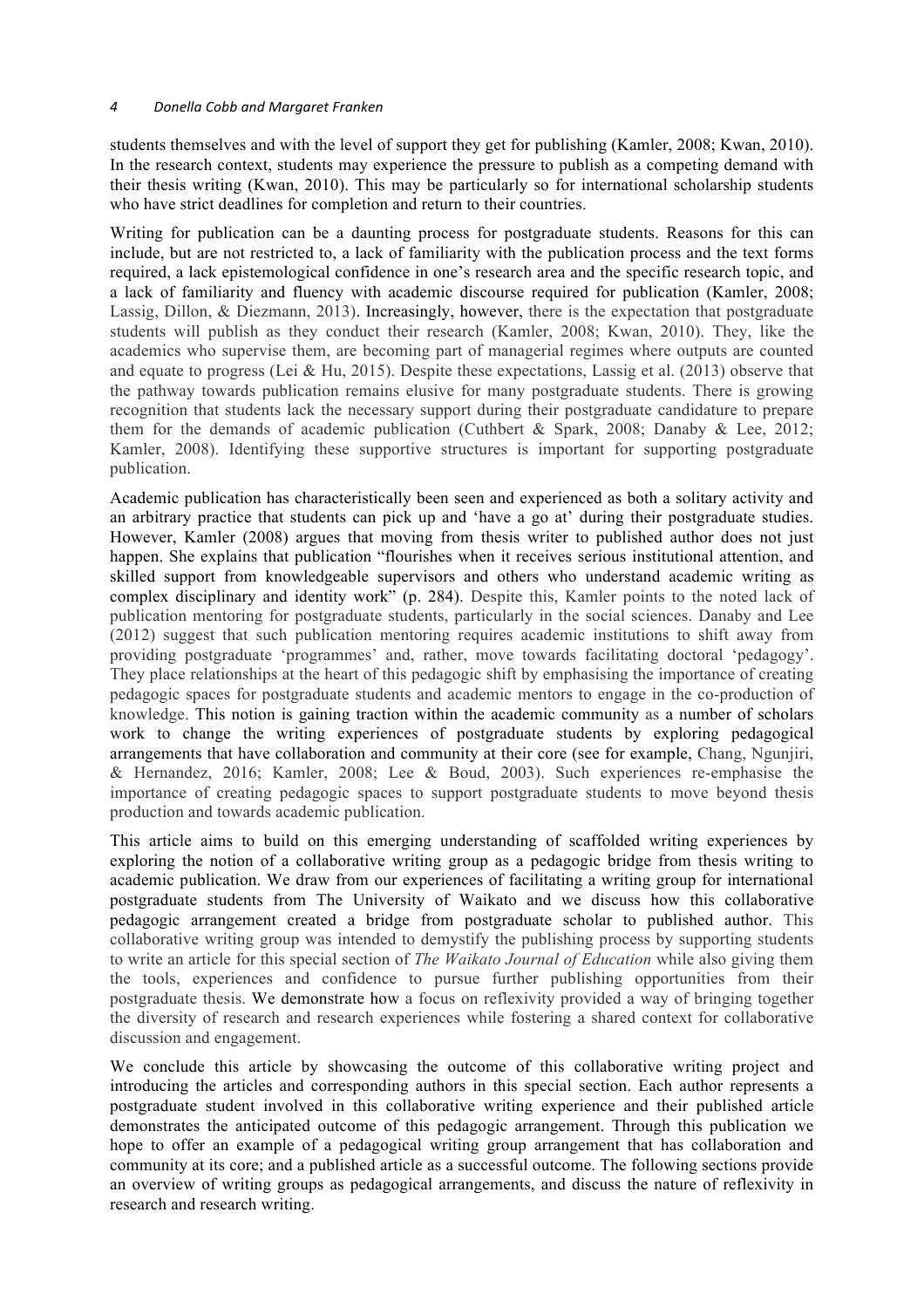# **The writing group as pedagogical arrangement**

The writing group as a pedagogical arrangement to support postgraduate students has been explored by a wide range of researchers and documented by many practitioners (Lassig et al., 2013; Lee & Boud, 2003; Li & Vandermensbrugghe, 2011). The writing groups have ranged from informal and unstructured gatherings to formal and structured with required tasks. Generally their purpose has been to provide a collaborative context in which students share research and writing experiences and challenges, respond to each other's texts, contribute to solve research and writing problems experienced by others, and write (Li & Vandermensbrugghe, 2011). Writing groups can comprise of members at different stages in their thesis journey, and thus the expertise of those more experienced supports novice members to gradually come to terms with, and become more expert in, the practices associated with academic writing. In other words, writing groups provide a pedagogic arrangement where experts scaffold learning experiences for novice writers. They can also be targeted at groups of students at a similar point in their research journey, and in this way collaboration and mutual problem solving is afforded.

Lassig et al. (2013) describe their experiences of facilitating an interactive doctoral writing group and, through this process, they document the student-to-scholar identity shift that was experienced by each of its postgraduate members as a result of their ongoing engagement in the writing group. They explain that the writing group blurred the division between doctoral supervisor and student as each member, including the supervisor, took the role of being both a writer and an editor. This created an interactive and collaborative learning community where each member was actively engaged in contributing to, and learning from, the knowledge, experiences and contributions of others. Lassig et al. (2013) conceptualised their reciprocal learning arrangement as a community of practice (Wenger, 1998). However, we are somewhat cautious about using this term given its overuse and resultant lack of specificity (Amin & Roberts, 2008; Lindkvist, 2005). We would prefer to use the term *collectivity of practice* (Lindkvist, 2005), as it does not imply the long term and sustained engagement in a collective outcome which Wenger (1998, 2000) maintains is an essential feature of communities of practice.

Li and Vandermensbrugghe (2011) explore the particular dynamics of writing groups for international students whose first language is not English. Their writing group had a strong textual focus in that participants gave each other feedback (using Track Changes) on each other's texts which were then shared among the group. They noticed improvements initially at the level of grammatical accuracy, but then increasingly at the discourse level as participants seemed to become more aware of thesis conventions and showed greater audience awareness. Participants also became more confident as writers and as readers of others' texts. Both Li and Vandermensbrugghe (2011) and Lassig et al. (2013) suggest that positive discoursal and affective outcomes are experienced when writing groups create a collective of mutually committed participants that focuses on learning—not correcting, and on constructive feedback.

Writing groups for thesis writers are underpinned by mutual bonds through which participants support each other to achieve their own individual outcomes—their thesis. These groups can be further strengthened if participants have a shared outcome or goal such as a writing project to which all contribute. Examples may be writing for a particular publication (the planned outcome for the writing group implemented in this study). Writers working in this way could be called 'project groups', "with members that embrace a collective goal" (Lindkvist, 2005, p. 1195). It could be argued that this collectivity of practice can be further boosted by all writers contributing to the outcome, but from their own unique knowledge base. One way to do this is to have all participants share and write on their reflexive thoughts and processes (as we did in the writing group implemented in this study).

# **Reflexivity in research and research writing**

While reflexivity provides a focus that all scholars can potentially engage in, it is a complex and multidimensional process and practice. Finlay (2002b) refers to reflexivity as a "confessional account" (p. 224), which enables researchers to critically examine their own positionality, perspectives and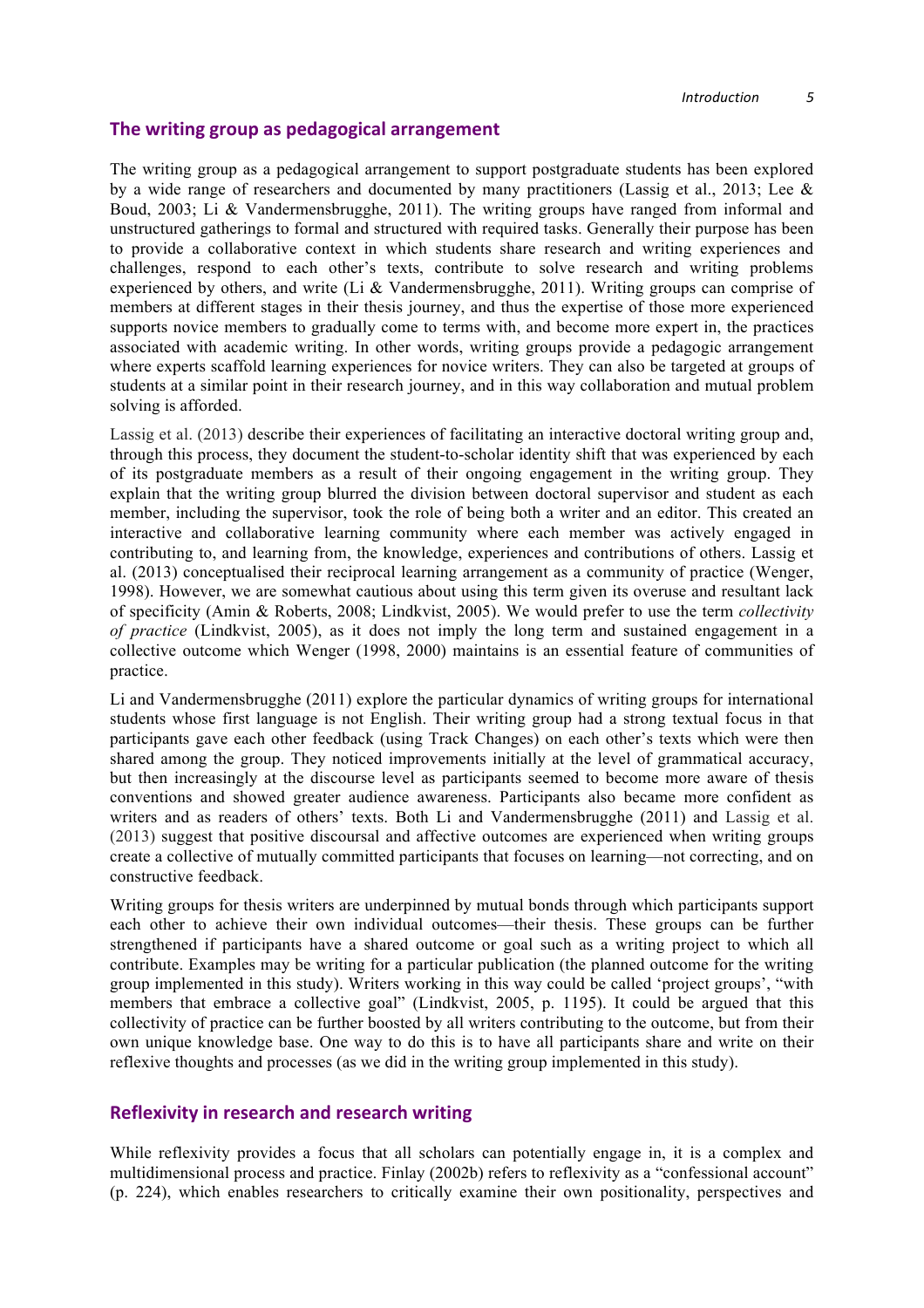responses (Pillow, 2003); it incites explicit self-analysis of one's own personal responses to the research process (Berger, 2013; Finlay, 2002b; Pillow, 2003). These conscious and unconscious reactions are encountered throughout the research process and offer a way for researchers to consider how subjective and intersubjective elements impact on data collection and analysis (Finlay, 2002b). D'Cruz, Gillingham, and Melendez (2007) suggest that reflexivity enables researchers to "locate oneself in the picture" by examining "how one's own self influences the research act" (p. 84). Because of this, reflexivity is recognised as an integral component of qualitative research (Berger, 2013).

There are different ways that reflexivity is used in qualitative research and research writing. Kuo (2008) categorises reflexivity in three ways: epistemological reflexivity, methodological reflexivity and personal reflexivity. 'Epistemological reflexivity' invites researchers to explore their ontological and epistemological position and how this informs, influences and acts upon the construction of knowledge throughout the research process. 'Personal reflexivity' engages "narratives of the self" (Finlay, 2002a, p. 211) which allows researchers to identify unconscious motivations and implicit biases that may influence each stage of the research process (Finlay, 2002b). This personal reflexivity can unmask complex ideologies and political agendas that may be concealed in a researcher's actions and writing (Richardson, 2000). Finlay (2002a) argues that such radical consciousness prompts researchers to "come out" (p. 544) by "voicing the unspoken" (p. 544). 'Outing' the researcher through reflexive analysis can empower both participants and researcher towards a more critical consciousness. Finally, 'methodological reflexivity' provides a way to examine methodological decision-making throughout the research process. Pillow (2003) explains that methodological selfreflexivity is important in every stage of the research process and includes the development of the research problem, the decisions regarding the research design, the collection and analysis of data, the presentation of findings and the conclusions that are drawn.

# **Reflexivity as a starting point for writing an academic article**

Reflexivity brings critical consciousness to the fore, but its affordance also lies in the fact that it both draws on what researchers know—their 'personal knowledge capital' (Young, 2012)—and builds new knowledge. For this reason, it is a knowledge making process. We can think of personal knowledge capital as comprising of both 'personal and cultural knowledge' (Eraut, 2000, 2003, 2004). Personal knowledge includes "aspects of personal expertise, practical wisdom and tacit knowledge" (Eraut & Hirsh, 2008, p. 6), while cultural knowledge is "acquired informally through participation in working practices; and much is often so 'taken for granted' that people are unaware of its influence on their behaviour" (Eraut & Hirsh, 2008, p. 5). Scholars build significant and deep personal and cultural knowledge as they undertake research practices and become knowledgeable in their research field, and this level of expertise is captured in many models of postgraduate student development (see, for example, Franken, 2013; Gurr, 2001; Lee & Murray, 2013). Given this level of expertise, scholars are likely to find that writing reflexively about their research is not substantively challenging. It may also be the case that scholars have already, to some degree, codified their reflexive thoughts in the form of researcher diaries, though these reflexive accounts are rarely incorporated into the final thesis. Newbury (2001), in his explanation of researcher diaries, makes their potential for scaffolding clear:

Although a diary is primarily considered as a private document, and in fact part of its value is that it allows a licence for the researcher to record and test out on paper thoughts and reflections that may never reach a wider audience, there may be points at which the diary is read by others. In some cases the diary may be a useful vehicle for communicating the complexity of a research project. (Newbury, 2001, p. 9)

# How is reflexivity textually instantiated?

Researcher diaries as informal or mostly private texts do not tend to challenge writers in terms of linguistic and discoursal conventions. However, writing a reflexive account for a public readership for publication in a way that complies with scholarly conventions—is challenging. International postgraduate students writing in English need particular linguistic and discoursal resources to be able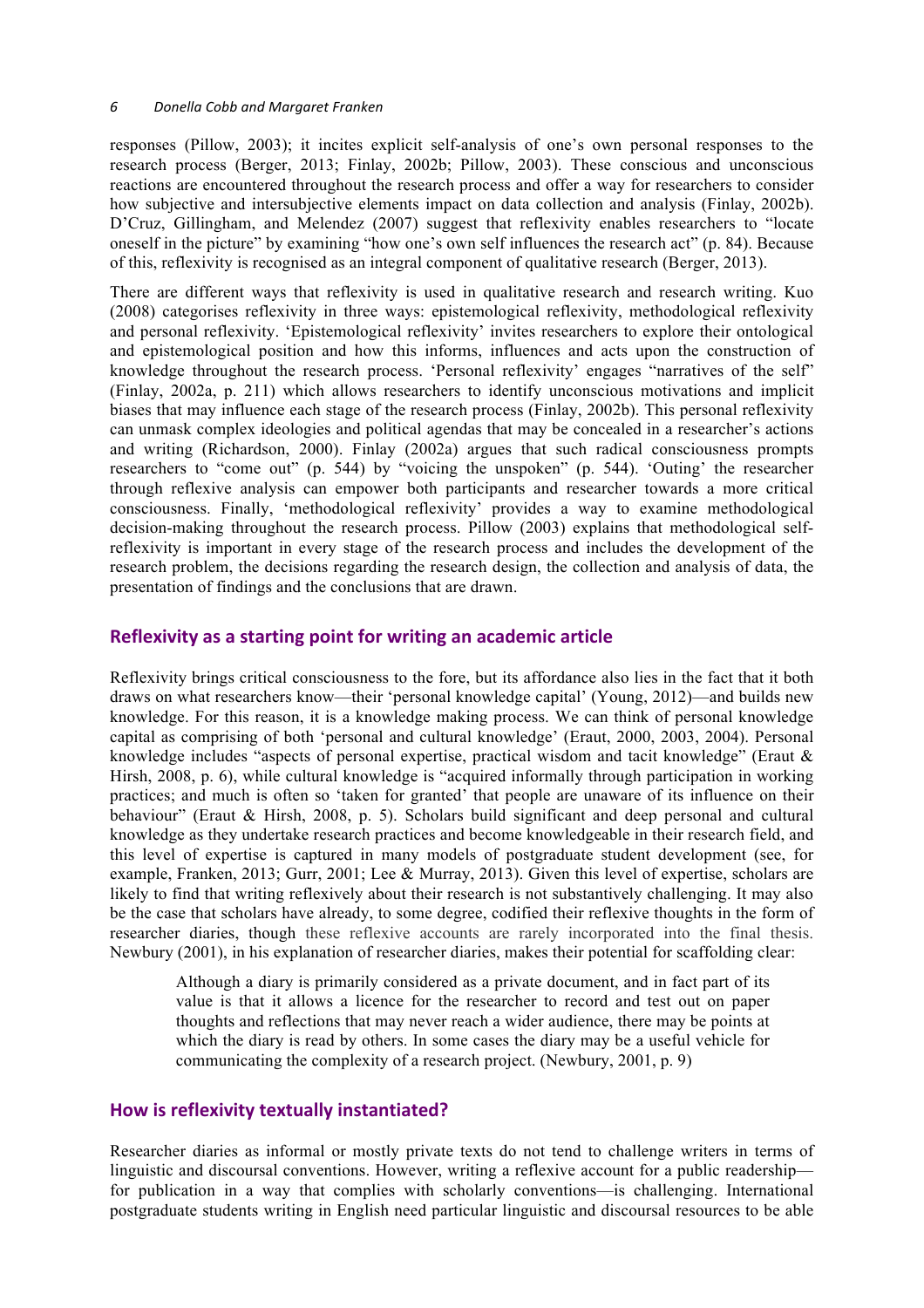to do this successfully. As discussed above, those resources are associated with foregrounding the self in text—the researcher's identity/identities, their epistemological and ontological positioning, and their agency as researchers. Zienkowski (2017, p.7) talks of the writer's "own identity, perspective, position and/or discourse in relation to the subjects under investigation".

Ivanič's work (1998) on writer identity is seminal. She identifies three different projections of identity in text: the 'autobiographical self', "influenced by the writer's life-history"; the 'discoursal self', "the image or 'voice' the writer projects in a text"; and the 'authorial self', "manifested in the extent to which a writer intrudes into a text and claims responsibility for its content" (1998, pp. 23–24). In reality, these three types of identity are often interwoven and difficult to identify separately. One clear linguistic device for achieving these projections of identity, or 'presence*'* (Hyland & Jiang, 2016) is the use of first person pronouns such as 'I, me, my, we, us', etc. (Hyland, 2002). Hyland explains that "the use of I [is] critical to meaning and credibility, helping to establish the commitment of writers to their words and setting up a relationship with their readers" (Hyland, 2002, p. 1092). But international scholars are often unfamiliar with this device, and may be uncomfortable projecting their identities, under the impression that "author-evacuated" text (Geertz, 1988) is more objective, important and weighty (Hyland & Jiang, 2016).

In addition to projecting identity or presence in this way, writers of reflexive accounts need to express their perspective and position—and do so largely by means of attitude markers. Hyland (2005, p. 180) explains that "while attitude is expressed throughout a text by the use of subordination, comparatives … punctuation, text location, and so on, it is most explicitly signalled by attitude verbs (e.g., agree, prefer), sentence adverbs (unfortunately, hopefully), and adjectives (appropriate, logical, remarkable)". The challenge for writers is that, although frequently used in spoken communication, this complex array of linguistic devices is less familiar in written academic genres (Biber, 2006).

As a text genre, the reflexive account is somewhat elusive and difficult to describe, and it has received little attention from discourse analysts—other than perhaps in the form of autoethnography (Zienkowski, 2017). However, it would seem that in terms of discoursal options for reflexivity to be instantiated in text, writers can integrate this throughout a text, interspersing or weaving reflexive commentary through a more prototypical research report structured to review literature, to present methodology and findings, and to provide an interpretation of those findings; alternatively the reflexive commentary itself and the foci of that commentary can provide the macro structure of the text. This local vs global organisation is akin to Mathisons' (1996) analysis of writing a critique. But, it must be said, a point made by Mathison also, there are any number of manifestations combining elements of each of these in different degrees.

In the sections above, we have discussed the reasons for choosing to work with international scholars to write reflexive accounts, but we have also pointed to the fact that such accounts are not merely rewritten researcher diaries—they represent diverse text forms and demand discoursal organisation and linguistic features that scholars may have little familiarity with or may feel uncomfortable using. For this reason we recognised the need for careful scaffolding best afforded through a collaborative writing group that operated over a number of sessions. In the following section, we describe how our collaborative writing group operated, beginning with an explanation of how we framed the initial call for proposals.

# **Our collaborative writing group**

# Framing the call for proposals

The noted success of postgraduate writing groups informed our decision to establish a writing group arrangement for international postgraduate scholars at The University of Waikato. Our aim was to provide a publishing opportunity for scholars based on their masters and/or doctoral research by facilitating a pedagogic arrangement that would reduce the gap between the students' thesis writing and writing for academic publication. The concept for establishing a writing group originated from an international postgraduate students symposium that was held at the conclusion of 2016. We were impressed with the quality of presentations and the rich research that was being conducted by our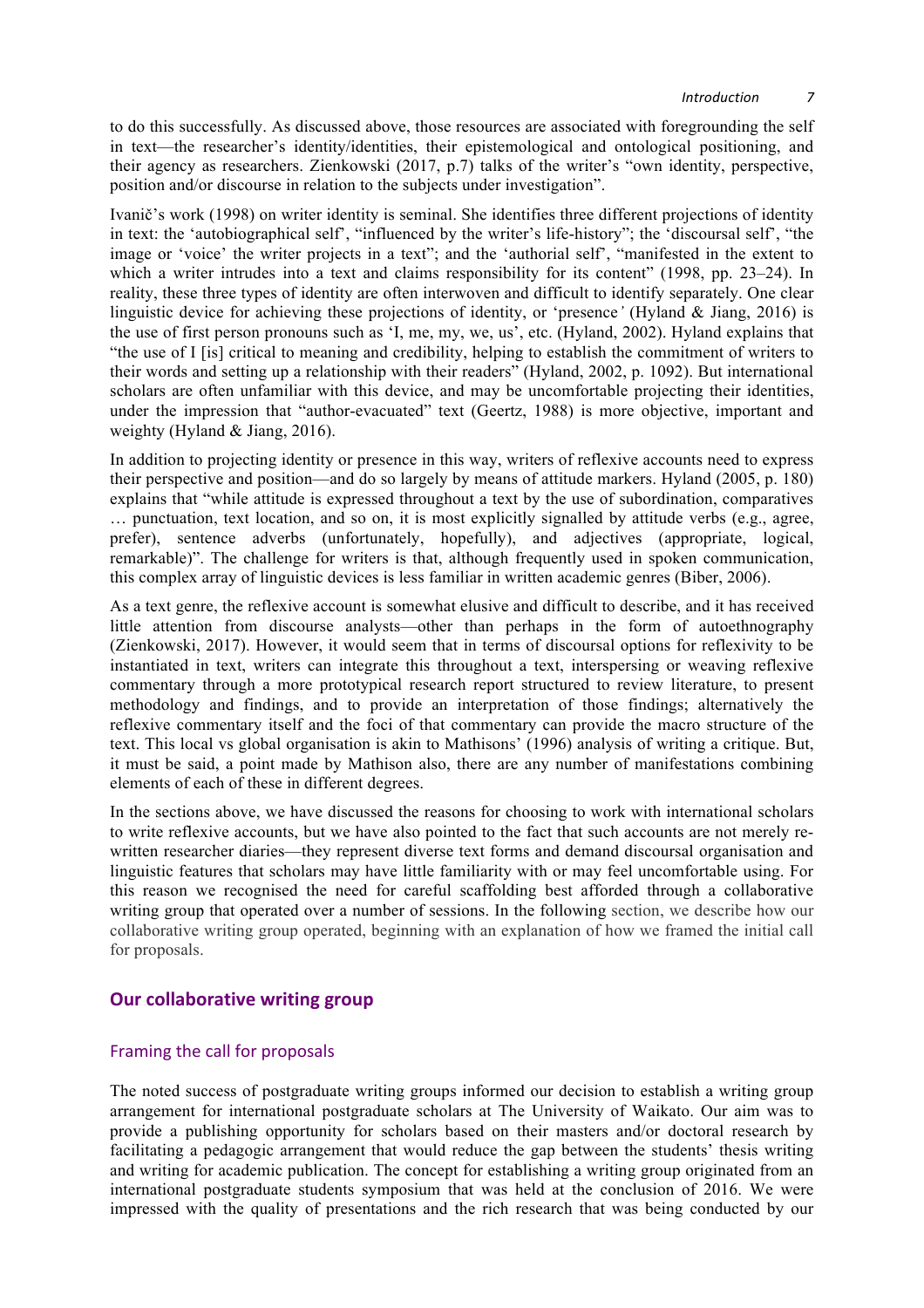### *8 Donella Cobb and Margaret Franken*

international scholars, and we wanted to support them to move from presentation to publication. To address this need, we invited scholars to submit a 1000 word proposal to be part of a collaborative writing group arrangement which took place during one semester in 2017. From these proposals, five international postgraduate scholars were selected to be part of this publication project.

It was our intention for scholars to write an article that would not interfere with future publishing opportunities. We felt that they should save their data for publications aligned to their particular research field and methodology. For this reason, we framed a proposal around an alternative text type that brought reflexivity to the fore. In truth, this was somewhat of an exploration for us, both in terms of process and product. We developed a proposal template with a view to providing initial guidance on a possible structure. As it included the prototypical parts of a research article, with interwoven prompts to encourage reflexive self-analysis on each part of the research process, it presented a local not global way of instantiating reflexivity in text (see Appendix 1). The focus on reflexivity was inclusive in the way that it invited participation from international postgraduate students at all stages of their research journey. This encouraged involvement from both masters and doctoral students and it also included those working at the beginning and end phases of their postgraduate research.

# The workshop sequence

Following the proposal submission process, we organised a series of workshops that supported a collaborative pedagogical arrangement. We structured a learning arrangement that was collaborative, scaffolded, and provided feedback and feedforward from both peers and more experienced academics. In the remainder of this section we describe the sequence of workshops and give particular consideration to the features that we feel underpinned its success.

# *Workshop 1*

In workshop 1 we discussed the function of the workshops and explained that the group setting would provide the opportunity for peer feedback. We sought permission from individual scholars for their work to be shared amongst the group. We also discussed the notion of reflexivity—a concept not familiar to all—and provided an opportunity for students to briefly share their own reflexive account of their research journey to-date. The group was able to listen to the varying experiences, tensions, challenges and perspectives that each scholar had encountered on their research journey. The article, *'Outing' the researcher'* (Finlay, 2002b), was also provided as a springboard for discussion. We encouraged scholars to begin writing their article by expanding on the initial writing prompts, and developing areas where they had already engaged in some reflexivity during their research such as those supported by, or codified in, the form of researcher diaries.

# *Workshop 2*

Scholars made the first draft of their articles available in a collective online folder a week before the gathering. We provided feedback on the article-in-progress by asking questions and providing further reflexive prompts. We created a self-assessment checklist as a guideline to encourage scholars to think about the layout, features and content of their articles. We discussed and collaborated on this checklist with the scholars, and amendments were made as a result of this discussion (see Appendix 2). We broke scholars up into pairs with a writing mentor to discuss their feedback. This provided an opportunity for individual and collective questions and for scholars to seek clarification about the nature and scope of the article. At this stage there were still questions about the style of writing, as writing reflexively was not familiar to some. Reflexivity required scholars to demonstrate their authorial presence and this was not yet a comfortable or familiar style of writing for all scholars.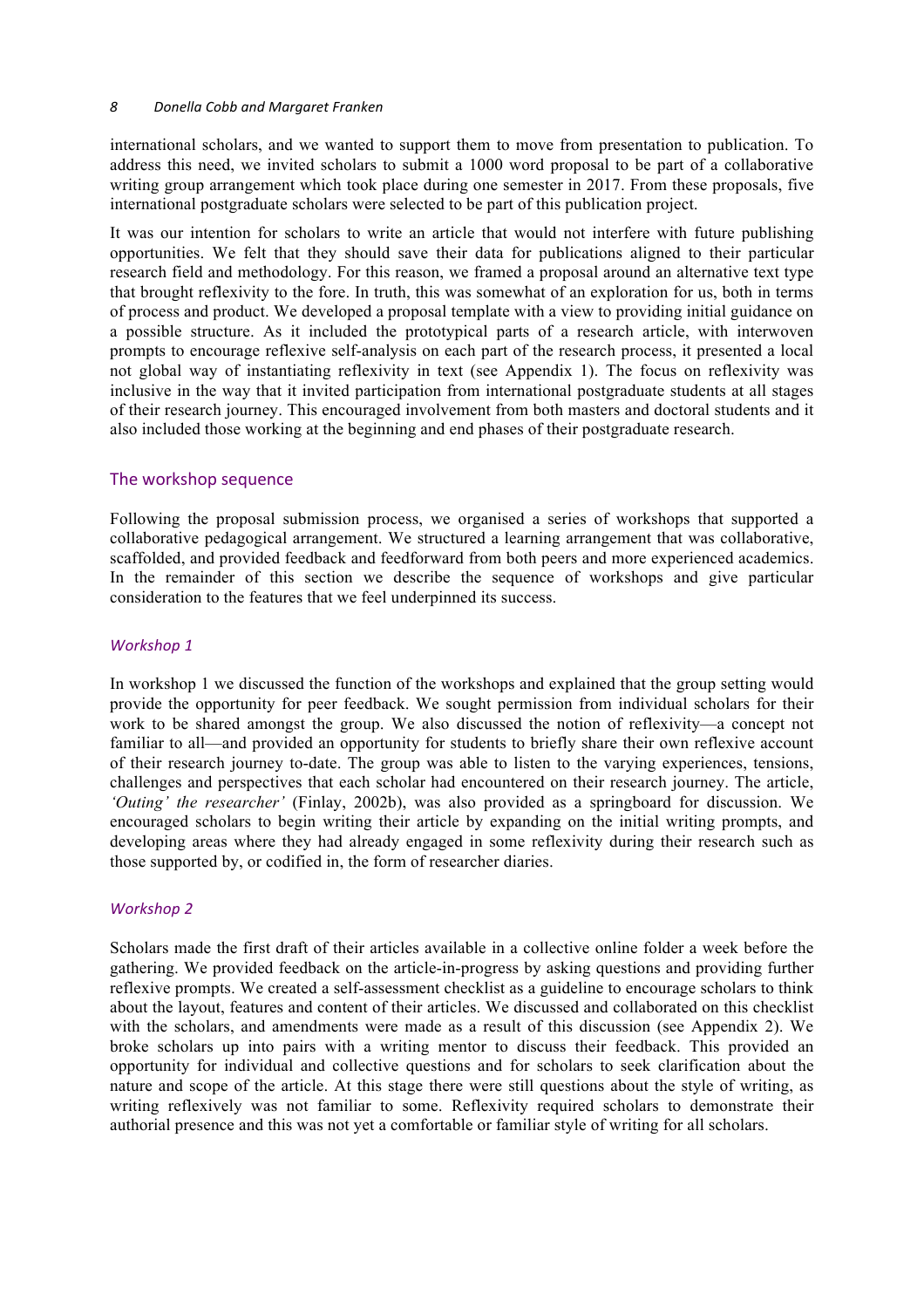#### *Workshop 3*

Prior to workshop 3, scholars continued to write their article in their own time and they made their draft available to all members a week before the third workshop. In this workshop they worked in small groups to provide feedback to each other based on the self-assessment criteria (see Appendix 2). At the conclusion of this workshop scholars each received peer feedback, which they used to inform and strengthen their final draft.

#### *Workshop 4*

Scholars worked to complete their draft article before the final session. Rather than meeting as a collective group, scholars met individually with the publishing mentors to discuss feedback from their draft article. This provided an opportunity for scholars to ask questions, clarify any misconceptions and seek further advice. Following this final workshop, scholars worked to finalise their articles based on this formative feedback.

#### *Final review*

We considered it important for students to also experience a blind peer review process in preparation for future publishing opportunities. The final articles were sent to two reviewers who reviewed and provided feedback on each of the articles. Scholars worked to make any final changes to their article before being submitted to the journal administrator for formatting and proofreading. Finally, the proofreader's decisions were addressed by the authors. The entire process, from proposal to publication, was achieved within an academic year.

#### Towards producing a reflexive account

In focusing on reflexivity, we aimed to strengthen students' authorial identities in a way that drew specifically on their research experiences, many of which were recorded in researcher journals or diaries. Producing a reflexive account allowed scholars to draw on the notion of reflexivity from a range of different standpoints and experiences and in the context of their own research. This enabled writers to bridge the formal and prototypical with the experiential and personal. Reflexivity became a collective thread that knitted the diverse research articles together. The collective focus on reflexivity provided scholars with multiple signposts and markers to guide their way through the "perilous path" (Finlay, 2002a, p. 227) towards reflexivity. Importantly, this focus on reflexivity brought both cohesion and diversity to the collaborative writing project.

Our collaborative writing project used Kuo's (2008) reflexive categories to frame questions in the initial article proposal (see Appendix 1). It was our intention to use this as a basis to draw out the 'backstory' in each research journey. This brought hidden processes to light and helped to build writing confidence. The remainder of this section uses Kuo's (2008) categorisation of reflexivity to demonstrate the outcome of this reflexive questioning.

#### *Epistemological reflexivity*

Scholars were prompted to interrogate their own ontological and epistemological positioning. For some, this reflexive self-analysis exposed inconsistencies between their unconscious ontological and epistemological positioning and their own research paradigm. This awareness evoked a deeper level of reflexive self-analysis as scholars considered their unexamined positioning and how this had influenced their interactions, interpretations and construction of knowledge throughout the research process. Epistemological reflexivity was an important way for scholars to expose hidden beliefs about the nature of knowledge and knowledge construction.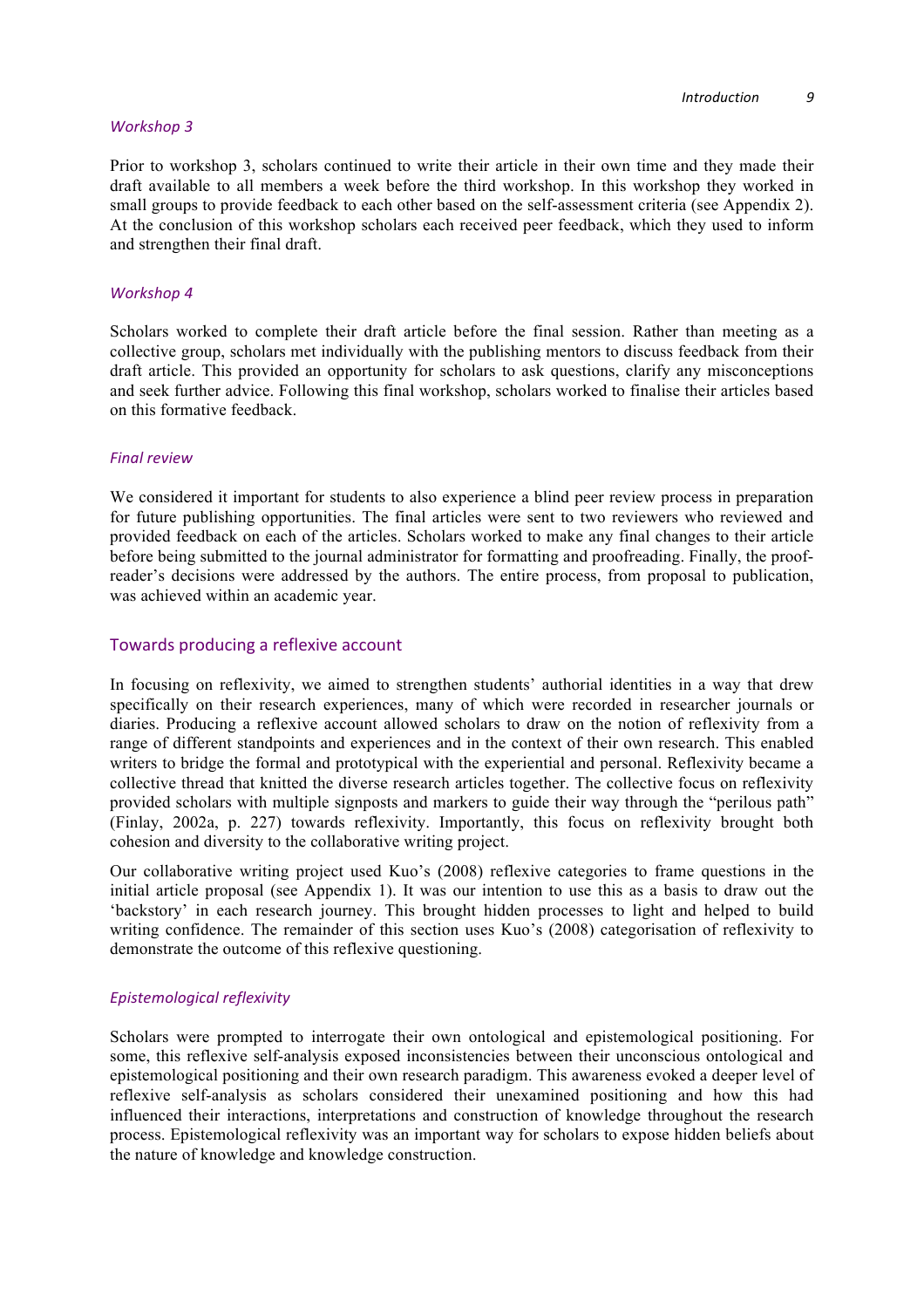#### 10 Donella Cobb and Margaret Franken

# *Personal reflexivity*

This reflexive focus gave scholars space to examine "narratives of the self" (Finlay, 2002a, p. 211) by 'outing' (Finlay, 2002b) their unconscious motivations, hidden bias, preconceptions and prejudices. Without such a clear and deliberate focus on reflexivity, these agendas may have remained concealed within unconscious actions and unexamined thoughts. Some scholars acknowledged that this writing project gave them time and space to critically examine the inner workings of their own consciousness. Such process, while of great importance for all qualitative researchers, can sometimes be overlooked in the haste to meet the tight timeframes set for masters and doctoral thesis completion.

# *Methodological reflexivity*

We encouraged scholars to refer back to their field notes and research journals as a way to shine the spotlight on their methodological decision-making. Some scholars found solace in expressing their "methodological log of research decisions" (Finlay, 2002a, p. 532) in a purposeful and meaningful space. Without doing so, the depths and complexities of this reflexive self-analysis may have remained hidden within the pages of research journals and field notes. This writing project provided a legitimate platform for scholars to explore the nuanced complexities of methodological reflexivity throughout each stage of the research process.

# **Towards publishing a reflexive account: Overview of the special section**

Despite Kuo's (2008) categorisation of reflexivity into a neat and contained compendium, the process towards reflexivity is ambiguous, challenging and complex (Finlay, 2002a). In fact, Finlay (2002a) describes reflexivity as a "perilous path" (p 227) that is "full of muddy ambiguity and multiple trails as researchers negotiate the swamp of interminable deconstructions, self analysis and self disclosure" (Finlay, 2002b, p. 209). Not only is pursuing reflexivity a lonely path, but few clear markers are available to guide emerging scholars in how to produce a reflexive account. Reflexive accounts are rarely explicitly addressed in academic literature (Zienkowski, 2017), and tend to be hidden within publications on methodology or research findings. We believe that the process by which we worked with scholars to build their reflexive accounts, and the diverse texts that we now have to share in this special section, goes some small way towards making this a clearer path. The remainder of this article returns to Kuo's (2008) categories of reflexivity to introduce each author and to highlight their unique reflexive contribution to this special section.

# Epistemological reflexivity

Ilavarasi's article provides a delightful example of epistemological reflexivity. Despite positioning herself as a qualitative researcher, Ilavarasi's reflexive account reveals the strong influence of positivism from her cultural background and previous academic experiences. By exposing and interrogating her own internal narratives, she examines this epistemological mismatch with raw honesty. Ilavarasi explores how reflexive self-analysis exposed this lingering positivist stance and how this unintentionally influenced the way she initially approached her doctoral research.

# Personal reflexivity

Macam's article provides a clear example of personal reflexivity in the way that she draws particular attention to the politics of reflexive analysis. She adds voice to the unspoken political influences that have underpinned educational reform in her country. Macam documents the shift in her own ontological and epistemological positioning by 'outing' her journey towards critical consciousness. Macam's article demonstrates how reflexivity has given her voice to unveil the political and economic factors that have influenced educational reform within her country.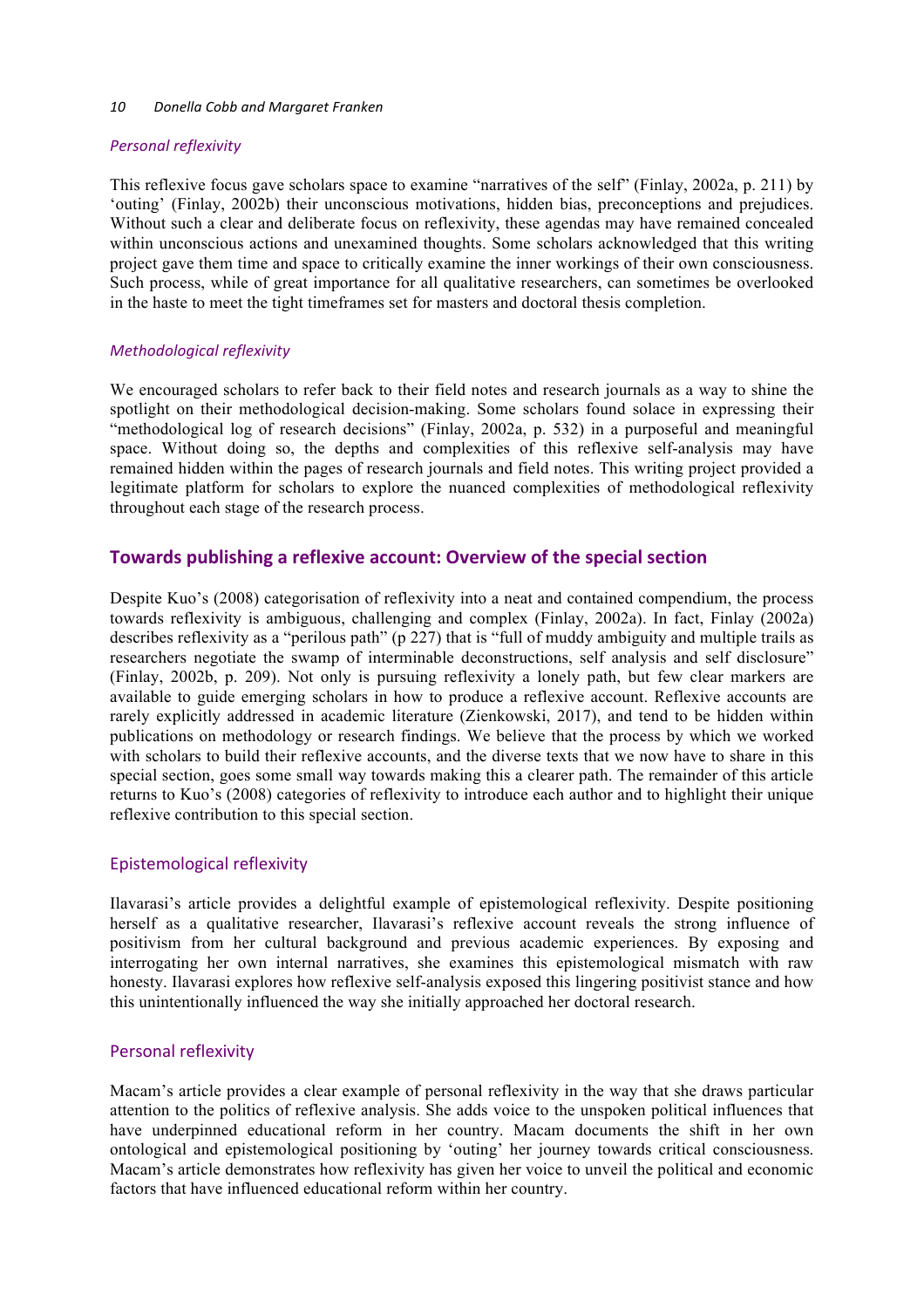### Methodological reflexivity

Methodological reflexivity is showcased throughout this special section and tangibly demonstrates the different ways that scholars used reflexivity to examine methodological decision-making throughout their research. Boodhoo's article provides a reflexive account of key stages and strategies encountered in the early phase of his PhD. He gives expression to a more immediate and continuing self-awareness and demonstrates how reflexive analysis is an important way to document research decision throughout key stages of the PhD journey.

Al Hezam demonstrates how she used reflexive self-analysis to address methodological challenges during her field work. Al Hezam explains how time restrictions and financial constraints inhibited her ability to conduct research interviews in Saudi Arabia. Al Hezam's "confessional account" (Finlay, 2002b, p. 224) documents the change in her research design in response to these unintended challenges.

Finally, Lee presents an insightful account of how reflexive analysis brings translation issues to the fore as she sheds light on this overlooked aspect of qualitative research. As Lee explains, translation dilemmas are rarely explored in academic literature, yet these methodological 'backstories' provide a rich platform to enhance the trustworthiness of research data. Lee encourages us to interrogate our own language biographies and, in doing so, to consider how our own social and cultural positioning influences our engagement with the translation process.

# **References**

- Amin, A., & Roberts, J. (2008). Knowing in action: Beyond communities of practice. *Research Policy, 37*, 353–369. https://doi.org/10.1016/j.respol.2007.11.003
- Berger, R. (2013). Now I see it, now I don't: Researcher's position and reflexivity in qualitative research. *Qualitative Research, 15*(2), 219–234. https://doi.org/10.1177/1468794112468475
- Biber, D. (2006). *University language: A corpus-based study of spoken and written registers.* Amsterdam, The Netherlands: John Benjamins. https://doi.org/10.1075/scl.23
- Chang, H., Ngunjiri, C., & Hernandez, K-A. C. (2016). *Collaborative autoethnography*. Oxon, England: Routledge.
- Cuthbert, C., & Spark, C. (2008). Getting a GRiP: Examining the outcomes of a pilot program to support graduate research students in writing for publication. *Studies in Higher Education, 33*(1), 77–88. Retrieved from http://researchbank.rmit.edu.au/view/rmit:15647
- Danaby, S., & Lee, A. (2012). Framing doctoral pedagogy as design and action. In A. Lee & S. Danby (Eds.), *Reshaping doctoral education: International approaches and pedagogies* (pp. 3–11). London, England: Routledge
- D'Cruz, H., Gillingham, P., & Melendez, S. (2007). Reflexivity, its meanings and relevance for social work: A critical review of the literature. *The British Journal of Social Work, 37*(1), 73–90. https://doi.org/10.1093/bjsw/bcl001
- Eraut, M. (2000). Non-formal learning and tacit knowledge in professional work. *British Journal of Educational Psychology, 70*(1), 113–136. https://doi.org/10.1348/000709900158001
- Eraut, M. (2003). Transfer of knowledge between education and the workplace. In H.P.A. Boshuizen (Ed.), *Expertise development: The transition between school and work* (pp. 52–73). Heerlen, The Netherlands: Open Universiteit.
- Eraut, M. (2004). Informal learning in the workplace. *Studies in Continuing Education, 26*(2), 247– 274. https://doi.org/10.1080/158037042000225245
- Eraut, M., & Hirsh, W. (2008). *The significance of workplace learning for individuals, groups and organisations.* Oxford, England: Skope/ESRC Centre on Skills, Knowledge and Organisational Performance.
- Finlay, L. (2002a). Negotiating the swamp: The opportunity and challenge of reflexivity in research practice. *Qualitative Research, 2*(2), 209–230. https://doi.org/10.1177/146879410200200205
- Finlay, L. (2002b). "Outing" the researcher: The provenance, process and practice of reflexivity. *Qualitative Health Research, 12*(3), 531–545. https://doi.org/10.1177/104973202129120052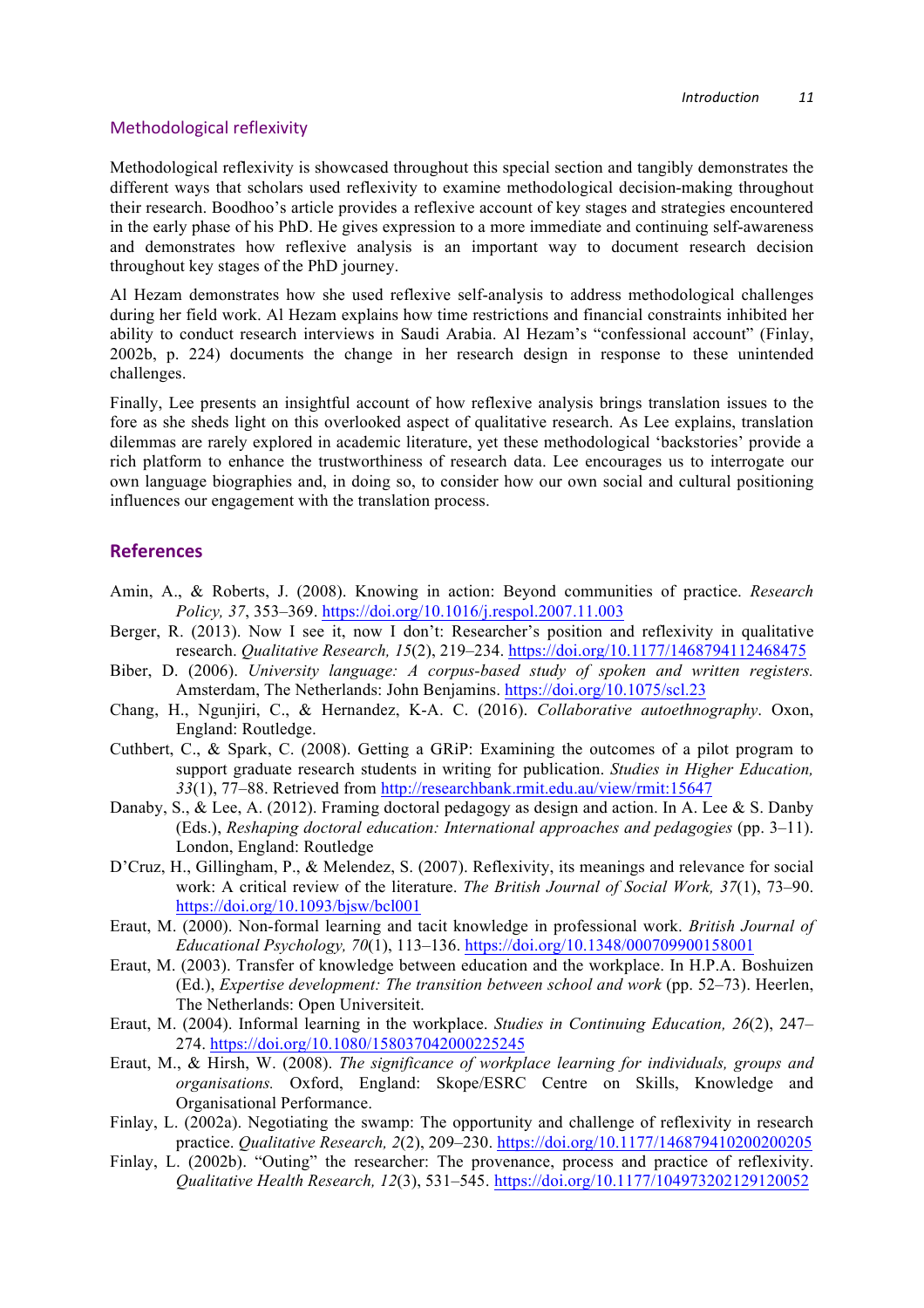#### 12 *Donella Cobb and Margaret Franken*

- Franken, M. (2013). Significant knowledge transitions and resituation challenges in becoming a researcher. *International Journal for Researcher Development, 4*(2), 86–101. https://doi.org/10.1108/IJRD-04-2013-0006
- Geertz, C. (1988). *Works and lives: The anthropologist as author*. Stanford, CA: Stanford University Press.
- Gurr, G. M. (2001). Negotiating the 'rackety bridge': A dynamic model for aligning supervisory style with research student development. *Higher Education Research & Development, 20*(1), 81– 92. https://doi.org/10.1080/07924360120043882
- Hyland, K. (2002). Authority and invisibility: Authorial identity in academic writing. *Journal of Pragmatics, 34*, 1091–1112. https://doi.org/10.1016/S0378-2166(02)00035-8
- Hyland, K. (2005). Stance and engagement: A model of interaction in academic discourse. *Discourse Studies, 7*, 173–192. https://doi.org/10.1177/1461445605050365
- Hyland, K., & Jiang, F. K. (2016). Change of attitude? A diachronic study of stance. *Written Communication, 33*(3), 251–274. https://doi.org/10.1177/0741088316650399
- Ivanič, R. (1998). *Writing and identity: The discoursal construction of identity in academic writing.* Amsterdam, The Netherlands: John Benjamins. https://doi.org/10.1075/swll.5
- Kamler, B. (2008). Rethinking doctoral publication practices: Writing from and beyond the thesis. *Studies in Higher Education, 33*(3), 283–294. https://doi.org/10.1080/03075070802049236
- Kuo, Y-C. (2008). Negotiating researchers' presence and reflexivity: Researching overseas students' identities. *Reflecting Education, 4*(2), 51–67.
- Kwan, B. S. C. (2010). An investigation of instruction in research publishing offered in doctoral programs: The Hong Kong case. *Higher Education, 59,* 55–68. https://doi.org/10.1007/s10734-009-9233-x
- Lassig, C. J., Dhillon, L. H., & Diezmann, C. M. (2013). Student or scholar? Transforming identities through a research writing group. *Studies in Continuing Education, 35*(3), 299–314. https://doi.org/10.1080/0158037X.2012.746226
- Lee, A., & Boud, D. (2003). Writing groups, change and academic identity: Research development as local practice. *Studies in Higher Education 28*(2), 187–200. https://doi.org/10.1080/0307507032000058109
- Lee, A., & Murray, R. (2013). Supervising writing: Helping postgraduate students develop as researchers. *Innovations in Education and Teaching International, 52*(5), 558–570. https://doi.org/10.1080/14703297.2013.866329
- Lei, J., & Hu, G. (2015). Apprenticeship in scholarly publishing: A student perspective on doctoral supervisors' roles. *Publications, 3,* 27–42. https://doi.org/10.3390/publications3010027
- Li, L. Y., & Vandermensbrugghe, J. (2011). Supporting the thesis writing process of international research students through an ongoing writing group. *Innovations in Education and Teaching International, 48*(2), 195–205. https://doi.org/10.1080/14703297.2011.564014
- Lindkvist, L. (2005). Knowledge communities and knowledge collectivities: A typology of knowledge work in groups. *Journal of Management Studies, 42*(6), 1189–1210. https://doi.org/10.1111/j.1467-6486.2005.00538.x
- Mathison, M. A. (1996). Writing a critique, a text about a text. *Written Communication, 13*, 314–354. https://doi.org/10.1177/0741088396013003002
- Newbury, D. (2001). Diaries and fieldnotes in the research process. *Research Issues in Art Design and Media, 1*, 1–17. Retrieved from

http://www.wordsinspace.net/course\_material/mrm/mrmreadings/riadmIssue1.pdf

- Pillow, W. (2003). Confession, catharsis, or cure? Rethinking the uses of reflexivity as methodological power in qualitative research. *International Journal of Qualitative Studies in Education, 16*(2), 175–196. https://doi.org/10.1080/0951839032000060635
- Rath, J., & Mutch, C. (2014). *Emerging critical scholarship in education: Navigating the doctoral journey.* Newcastle upon Tyne, England: Cambridge Scholars Publishing.
- Richardson, L. (2000). Evaluating ethnography. *Qualitative Inquiry, 6*(2), 253–255. https://doi.org/10.1177/107780040000600207
- Wenger, E. (1998). *Communities of practice: Learning, meaning and identity.* Cambridge, England: Cambridge University Press. https://doi.org/10.1017/CBO9780511803932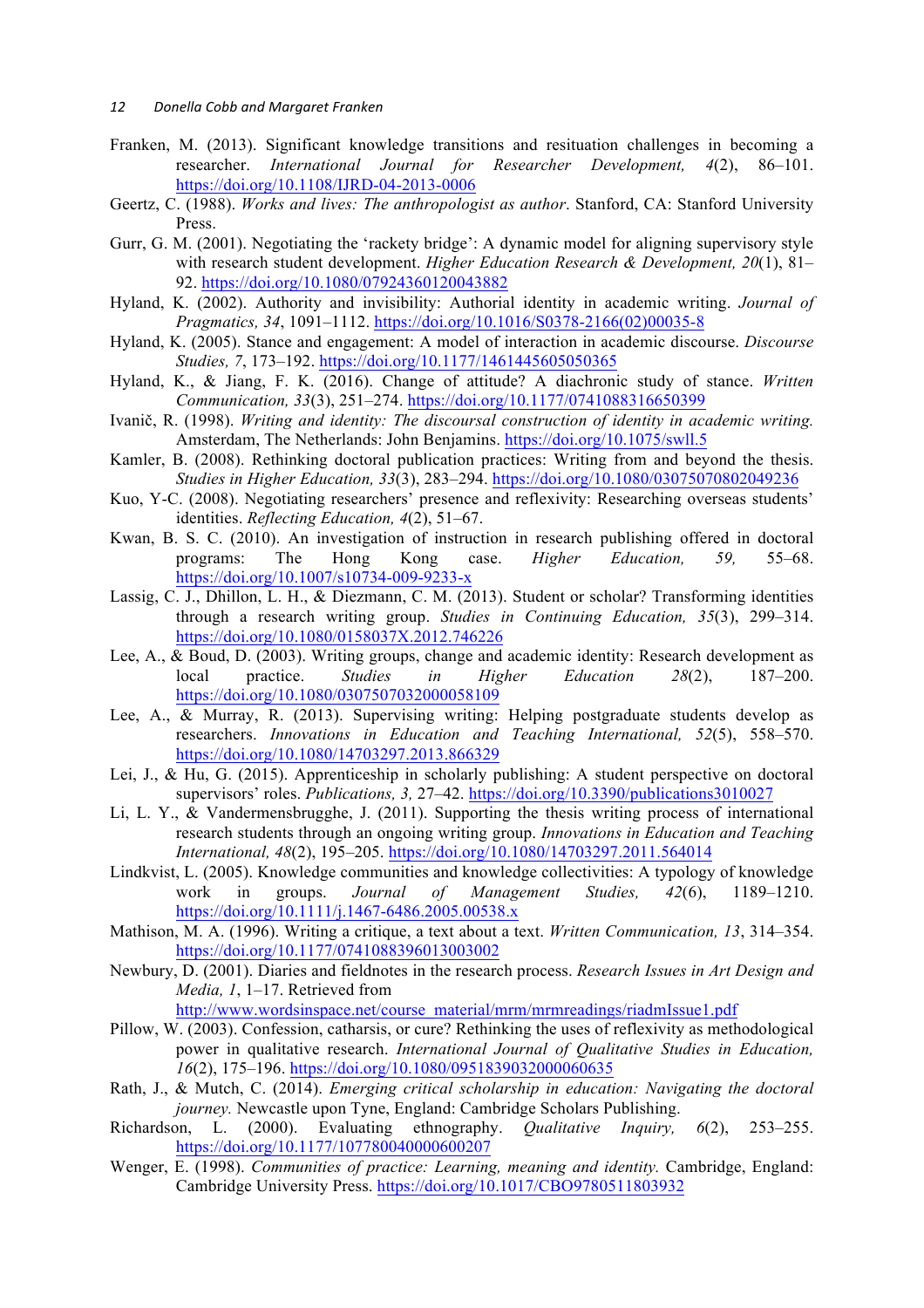- Wenger, E. (2000). Communities of practice and social learning systems. *Organization, 7*(2), 225– 246. https://doi.org/10.1177/135050840072002
- Young, J. (2012). *Personal knowledge capital: The inner and outer path of knowledge creation in a web world.* Oxon, England: Chandos Publishing. https://doi.org/10.1533/9781780633664
- Zienkowski, J. (2017). Reflexivity in the transdisciplinary field of critical discourse studies. *Palgrave Communications, 3*, 1–12. https://doi.org/10.1057/palcomms.2017.7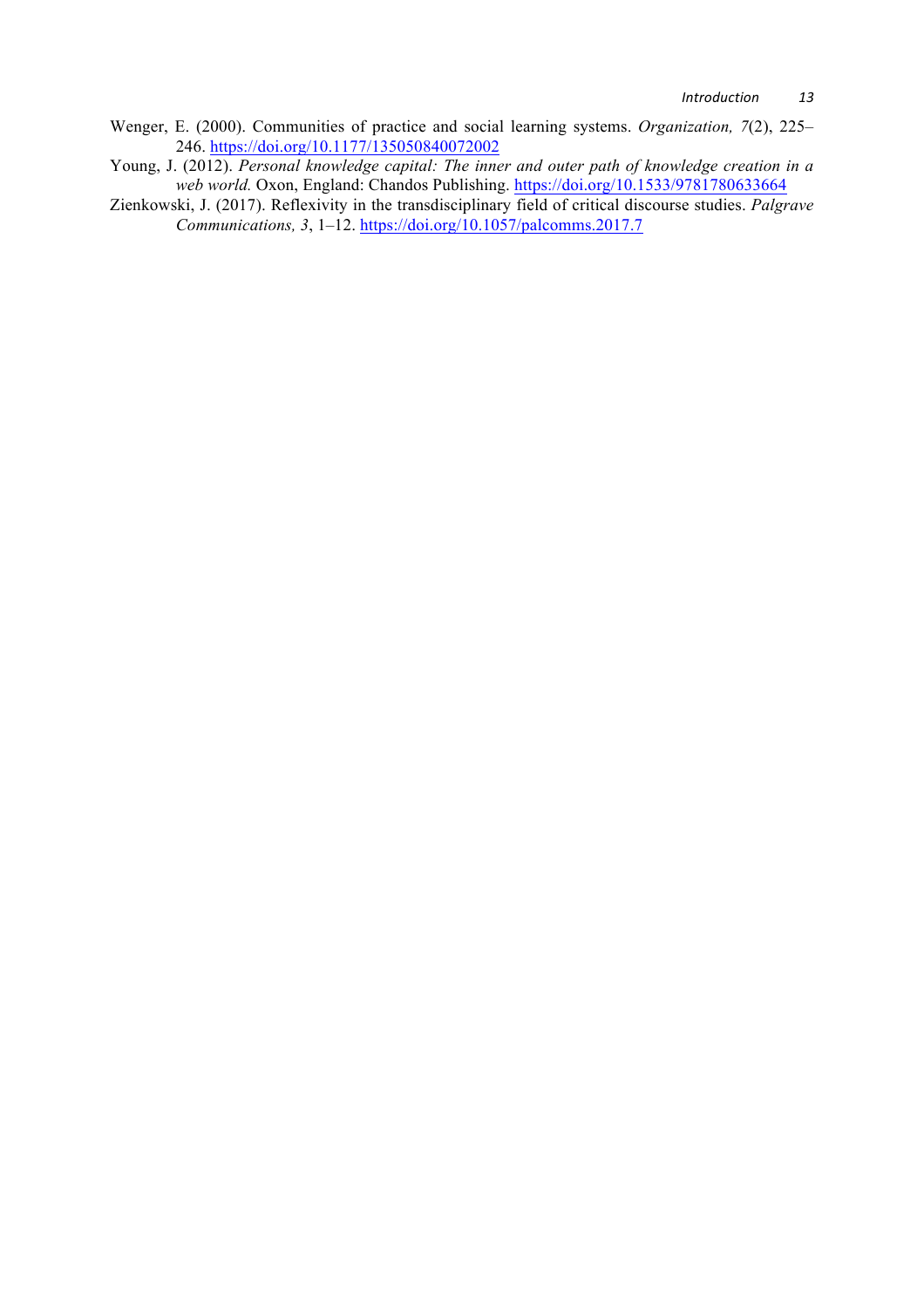*14 Donella Cobb and Margaret Franken* 

# **Appendix 1**

- 1. An introduction
	- How did you arrive at your topic? How did it change over time?
- 2. A literature review representing a case for research questions
	- How did you select literature? How did you determine the research questions? How did these change over time?
- 3. Methods used to generate data
	- How did you initially conceive of the data gathering process when you planned it and when you applied for ethics approval? Did you change or deviate from the plan? What prompted changes and deviations both in your planning and in conducting of the data gathering?
- 4. Findings or observations
	- What data did you not report on in your findings or observations? To what extent did changes and deviations in your data gathering impact on your observations or findings?
- 5. Discussion
	- How useful is this research for your own context? How has this research contributed to our understanding of conducting research in your own context?
- 6. Conclusion
	- What recommendations do you have for postgraduate scholars conducting research in similar areas to your own? How has this research shaped your own identity as a developing researcher?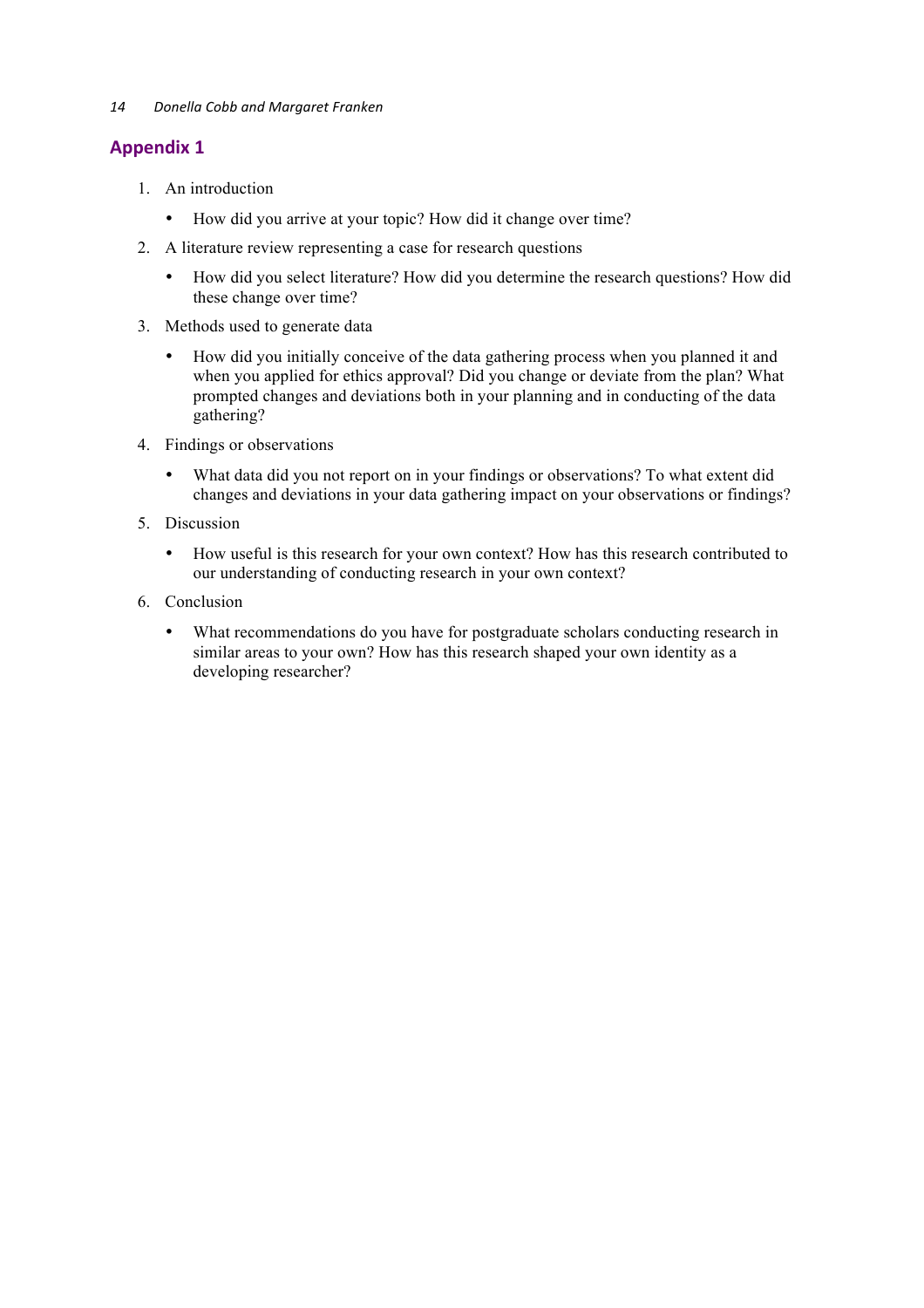# **Appendix 2: Peer Review Guidelines**

| <b>Article Features</b>                   | Criteria                                                                                                                                                                                                                                                                                                                                                                                                                                                                                                                                                                           | Yes | No. | N/A |
|-------------------------------------------|------------------------------------------------------------------------------------------------------------------------------------------------------------------------------------------------------------------------------------------------------------------------------------------------------------------------------------------------------------------------------------------------------------------------------------------------------------------------------------------------------------------------------------------------------------------------------------|-----|-----|-----|
| Title                                     | Does the title convey the key ideas in the article?<br>Would it ensure hits from internet searches?<br>Is it interesting or catchy?<br>Does it contain fewer than 15 words?                                                                                                                                                                                                                                                                                                                                                                                                        |     |     |     |
| Keywords                                  | Does the article list up to five keywords under the abstract?<br>Do the key words provide adequate coverage of the content<br>of the article?<br>Would the key words ensure hits from internet searches?                                                                                                                                                                                                                                                                                                                                                                           |     |     |     |
| Aims                                      | Is there an identified gap that the article seeks to address?<br>Does the gap relate to both the research content and the<br>reflexive content?                                                                                                                                                                                                                                                                                                                                                                                                                                    |     |     |     |
| Coverage and scope                        | Does the article have:<br>An abstract? (250 words)<br>Keywords $(3-5)$<br>An introduction?<br>A literature review?<br>A methodology section?<br>A findings section?<br>A discussion?<br>A conclusion?<br>Does the article meet the aims of the 'special section' (refer<br>to original call for proposals)?<br>Does the article document the research so that the reader<br>understands what was involved?<br>Is the research content underpinned by research and<br>theoretical literature?<br>Is the reflexive content underpinned by research and/or<br>theoretical literature? |     |     |     |
| Conceptual<br>clarity<br>and contribution | Are key concepts explained?<br>Are ideas clearly expressed and does the text avoid<br>unnecessarily complex language?<br>Does it have something worthwhile and original to say?                                                                                                                                                                                                                                                                                                                                                                                                    |     |     |     |
| Structure                                 | Is the structure adequately signposted e.g., by using<br>subheadings?<br>Does the article flow between sections? Are connections<br>made to what has been covered and what will be covered?                                                                                                                                                                                                                                                                                                                                                                                        |     |     |     |

Author's name: \_\_\_\_\_\_\_\_\_\_\_\_\_\_\_\_\_\_\_\_ Reviewer's name: \_\_\_\_\_\_\_\_\_\_\_\_\_\_\_\_\_\_\_\_\_\_